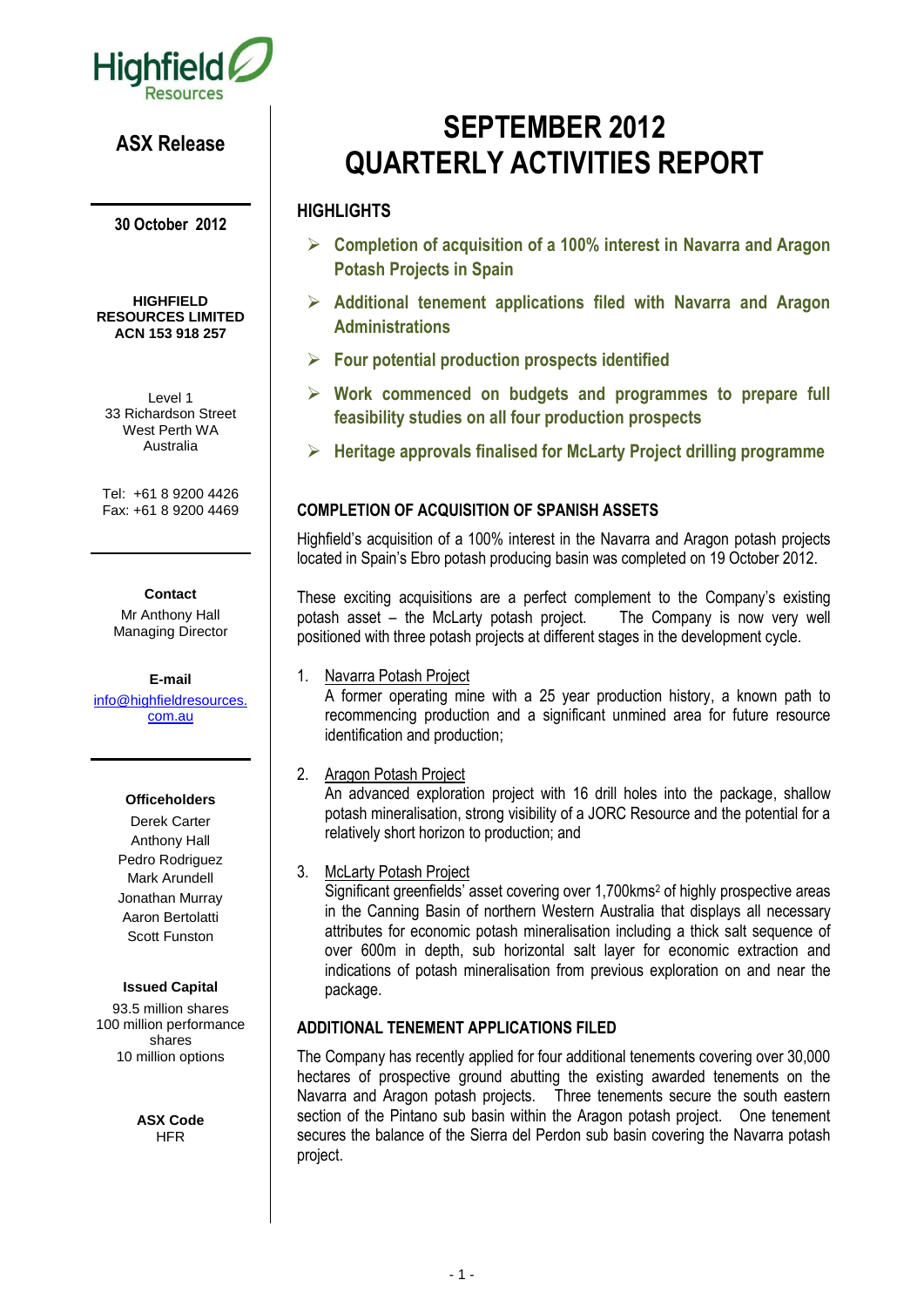

#### **FOUR PRODUCTION PROSPECTS IDENTIFIED ON SPANISH ASSETS**

Highfield's initial assessment of the Navarra and Aragon potash projects is there are four distinct production prospects (refer Figure 1):

- 1. Sierra del Perdon old mine
- 2. Sierra del Perdon Zones D and F
- 3. Javier sub basin
- 4. Pintano sub basin

The four production prospects provide Highfield with exceptional potential to progress into a detailed project assessment phase with a view to identifying the best opportunities to move quickly into production.

#### **DECEMBER QUARTER OBJECTIVES**

The Company's December quarter objectives can be summarised as follows:

- Initial work on securing maiden JORC resources on the old mine area of Sierra del Perdon, Javier and Pintano;
- Preparation of budget and programmes to prepare full feasibility studies on all four potential prospects; and
- Recruitment of additional Spanish based consultants and employees to complement existing in country management team.

#### **MCLARTY PROJECT HERITAGE APPROVALS FINALISED**

The onsite heritage clearance activities were successfully completed in early August meaning the Company is now in a position to lodge its Program of Works (PoW) with the Western Australian Department of Mines and Petroleum.

## **Anthony Hall Managing Director**

#### **ABOUT HIGHFIELD RESOURCES**

Highfield Resources is an ASX Listed potash company with three key projects located in Spain and Australia.

Highfield's Navarra and Aragon potash projects are located in the Ebro potash producing basin in Northern Spain. The Navarra potash project includes a former operating mine with Highfield's key objective being recommencing production from the mine. The Aragon potash project is located in two separate sub basins within 60 kilometres of the former operating mine. Highfield owns a 100% interest in the six granted tenements that comprise the two projects and cover around 430 km2.

Highfield's McLarty potash project is located in the Canning Basin of northern Western Australia. The Canning Basin contains vast accumulations of Ordovician evaporite salt bearing sediments at relatively low depths underground that is considered prospective for economic potash mineralisation. The Company has entered into a farm in agreement to explore three granted tenements and may obtain an interest of up to 80% of the project.